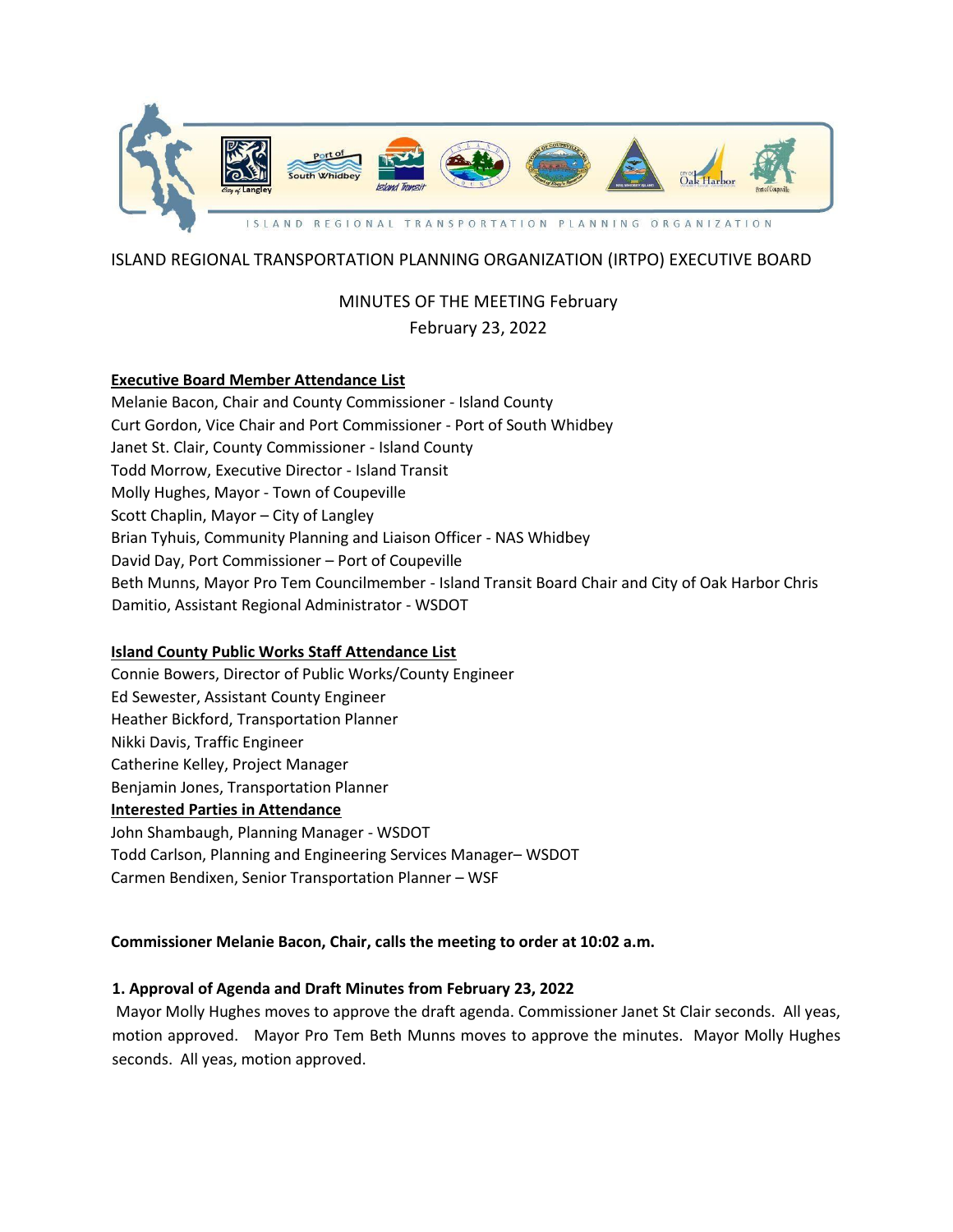### **2. March Meeting hosting Melanie Vance, Environmental Manager, WSDOT: Storm water/Impervious Surfaces/ESA Policy Shifts, Presentation and Q&A**

# **3. Clinton to Ken's Corner Trail Awarded \$3.52 million through Climate Commitment Act Funding**

*Catherine Kelley*-presented the Clinton to Ken's Corner Trail Climate Commitment Act Funding by explaining the following:

## • **Total Cost/ Grant Awards**

- O Total Cost Estimate: \$4,520,000
- O Current Grant Award: \$3,520,000
- O Prior Grant Awarded: \$4,860,000

## • **Local Agency Funds**

- O Local Funds: \$40,000
- O Management Reserve: \$90,000
- O Location/Length-2.14 Miles

## • **Description**

- O A Multi-Modal, Non-Motorized
- 10 foot wide paved trail adjacent to the NE side Of SR-
- 525 from deer Lake Rd. in Clinton to Langley Rd. in

Langley.

*Commissioner Melanie Bacon-* express concerns if property needed to be purchase. Catherine explains they spoke with 3 property owners about some property acquisitions. No cost has been determined.

*Heather Bickford*- We received 3,520,000 from the Climate Commitment Act Funding and it's pretty exciting. This trail kind of lingering and now we have pot of money and it's pretty exciting. I think we will be able to transfer some federal funds from Swantown Trails into The Clinton to Ken's Corner Trail.

*Commissioner Melanie Bacon*- ask any questions for Catherine or Heather? *Vice Chair Curt Gordon-*Do you think these slides will be made easily available through IRTPO website so we can access to show them to the Clinton's Community Council.

*Heather Bickford*- Absolutely I can work with Catherine Kelley on that.

*Commissioner Janet St. Clair*- I'm worrying about the time line on this and what is our estimates time.

*Catherine Kelley-*We are scheduled for a final punch list and final construction 1/2/26.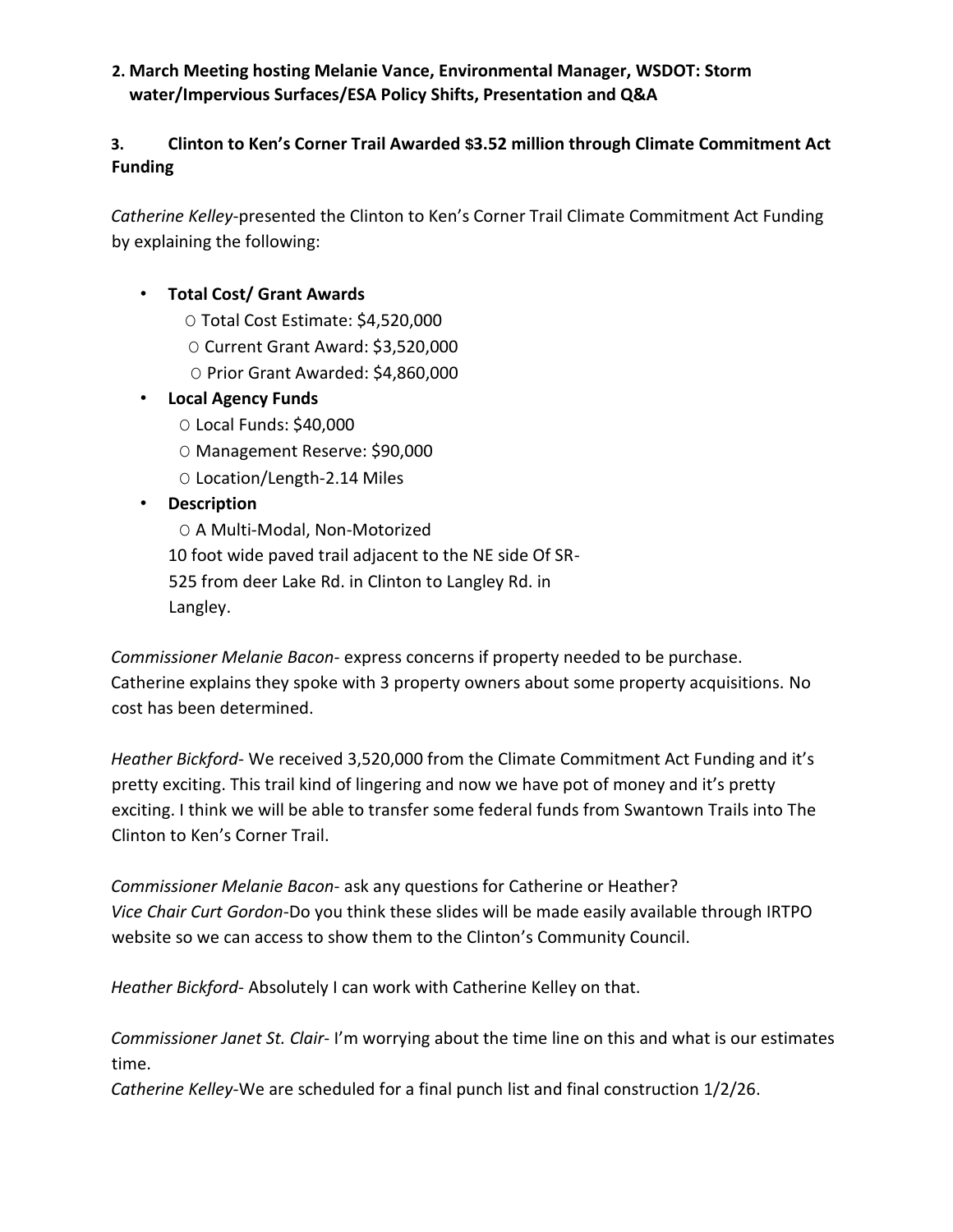*Commissioner Melanie Bacon*- people are going to be disappointed when they see construction going too started in 2024. Will there be anything to let people know if this continues to happen. Hopefully we keep the people patient with this.

*Catherine Kelley*- in May we will be having an online presentation source for the public. This will be available on the Island County Public County website. They are working with the consultant. *Heather Bickford-* Suggested publishing a small article on the presentation and more informed. *Vice Chair Curt Gordon-*2026 is a long way out but it's going to correspond with the new passenger ferry terminal. That will be fantastic.

# **Clinton to Ken's Corner Trail Presentation:**

[S:\TRAILS\Clinton to Ken's Corner Trail\Budget\PP Presentation for IRTPO](file://///canvcspubw/PublicWorks/Common/Engineering/TRAILS/Clinton%20to%20Ken)

**4.** Grants Available Now:

National Highway Freight Program (NHFB) *– only through the IRTPO* Rebuilding American Infrastructure with Sustainability and Equity (RAISE) Regional Mobility Grants (RMG**)** 

*Commissioner Bacon*-Ask Heather about grants

*Heather Bickford-*presented presentation on the National Highway Freight Program (NHFP) Grant:

- Is the project on a formally adopted plan-STIP, TIP and/or RTIP?
- Is your project on a known FGTS (freight) route waterway
- Will you be able to make the 13.5% match either locally or with a state grant?
- Will you have the project completed and funds spent between 2023-2025? Note: yesterday I heard between 4-6 years, I will check on this.
- Preliminary Engineering, Right-of-Way, and Construction are all okay, you can do a single phase on all of them.

*Mayor Molly Hughes*-It would be good to put together a county charting plan and making it a bigger application.

Vice Chair *Curt Gordon*-ask do we have a charging plan in TIP (Transportation Improvement Plan).

*Connie Bowers, Director of Public Works/County Engineer-*- it's not in the TIP but the RTP, the study was but not the implementation.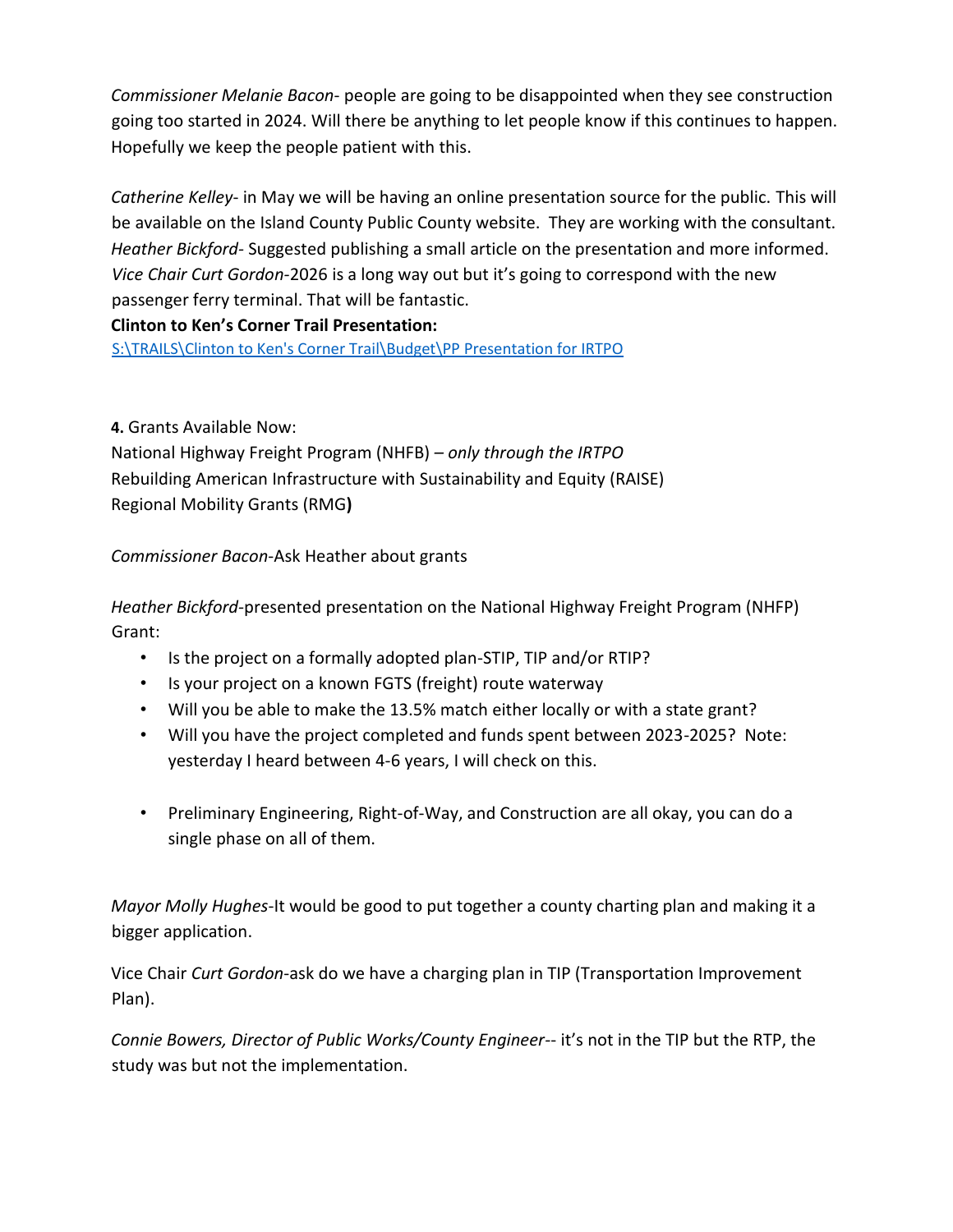*Todd Carlson*-He brought up the topic in two meetings in a state wide meeting with the WSDOT offices.

Mayor *Molly Hughes*-I don't think this the right grant for EV chargers but with all the federal infrastructure money, but it's for us to be project ready on a Whidbey Island or County Bases for a EV plan.

*Todd Carlson-* mention there a lot grants this year opened for grant opportunities.

*Vice Chair Curt Gordon*-With the planning grants that maybe IRTPO and County can get to put something like this together County Wide.

*Todd Carlson*-We will figure it out.

*Commissioner Janet St. Clair*- The freight conversation to me is highway 20 in connection to the ferry, we see a lot of freight moving across Whidbey Island and through our ferry system.

*Todd Carson*- If there-s a project identified in the regional plan that was freight oriented this would be really goodtime to apply for funding to go for it. I don't know if we have any freight, and the only one I could think of is the mess we got down in Coupeville ferry. Nor really contusive for freight. It actually pushes trucks to go their own way. That would be a project if that was a project. We can have funds design obligated for some projects.

*Mayor Pro Tem Beth Moons* – Because it limits what trucks freight to get through the peninsula if there a way to identify what companies are using it in there limitation on their hauls. Because they can't have the turn radius, would that be if that was written up in order to get that approved. Would that work as far as getting the design worked out and doing the leg work on it?

*Todd Carson* -these grants are for what's eligible which is preliminary engineering. An identified project that you can defined that you wanted to do engineering to design something.

*Mayor Molly Hughes*-Who would be responsible for that? Where the freight is making the wrong turn. That's DOT. Then when they get on Island County road and go further to get on Coupeville road. So would that be joint application or does that matter.

*Todd Carson*-We can't apply. We are not prohibited from applying. It has to be a local government or an agency other than DOT.

*Heather* Bickford- One of the things we have task they going to do is look for truck traffic light at the Coupeville Port Townsend ferry and see how many trucks on to county roads there.

### **6. Member Roundtable**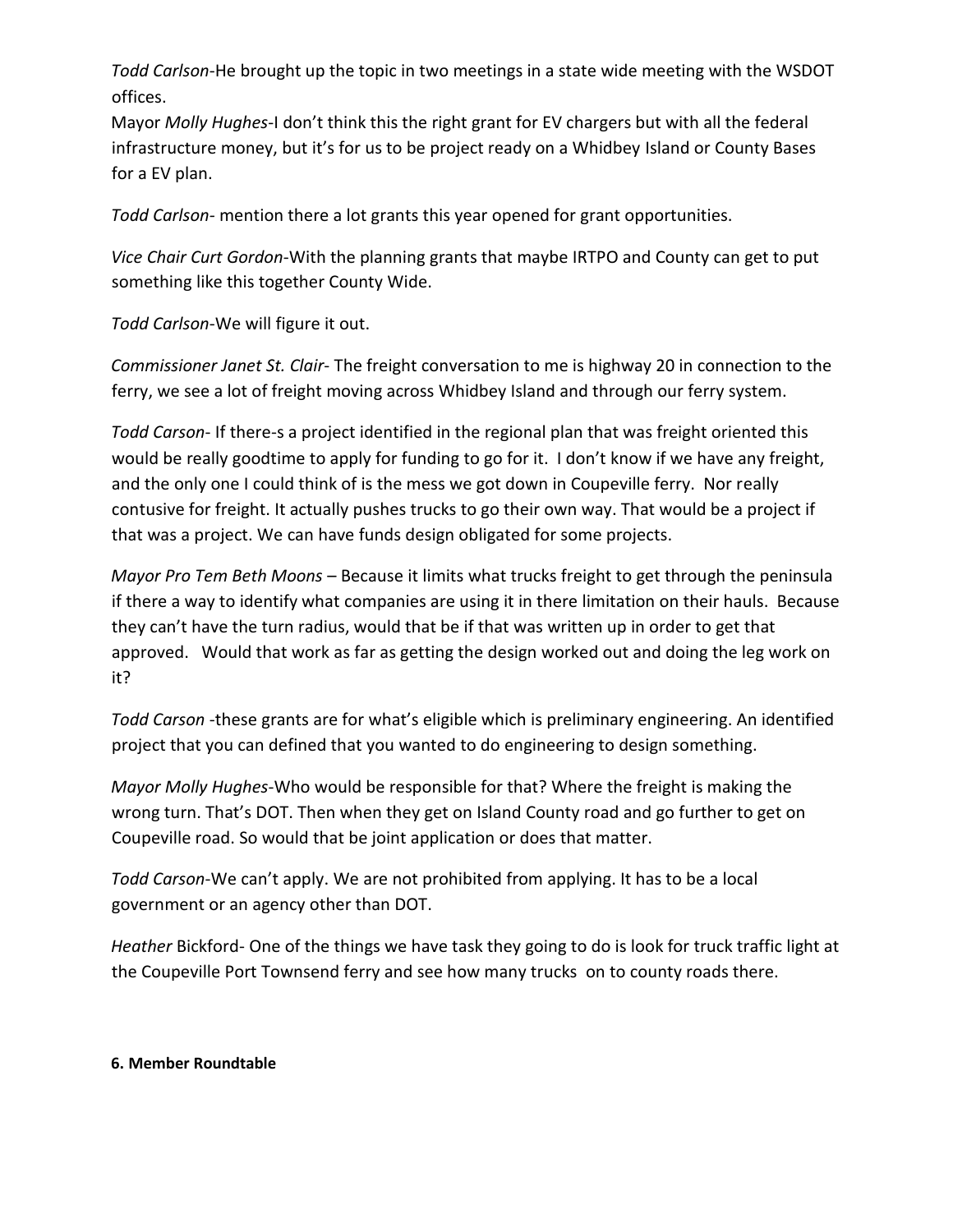#### *Commissioner Melanie Bacon*- Introduced Todd Morrow

*Todd Morrow, Island Transit*- Heather is going to put up my slides. I want thank every one of you and island transit is an excited point in our history. We actually in the midst of a service expansion. So I our Board of Directors are actually reviewing some options for improving the service we have in Island County to share these options with you.

Todd Morrow, Island Transit- presented the Island transit Maximized Service Improvement Options presentation. In the transit world there two main areas of focus. One is equity and the other is climate change. What we're talking about primarily with our island transit service improvement option. Which we call Island transit maximized really about equity which is providing more access opportunity for people.

*Commissioner Melanie Bacon-* any questions or comments for Todd Morrow

*Commissioner David Day-*Could you illustrate and expand on demand service action would be.

*Todd Morrow, Island Transit-*The easy way to think about is kind like an uber or lift but a share uber or lyft. So we will have dispatchers will take either phone calls and also there be an app on peoples phone and we will have rules. Maybe you have to schedule an hour in advance and then there will be someone in our operating base. Who would say ok the van that's out there need to pick up that person and we will communicate. When we're picking them up likely be from there house even. He could be from a designated bus stop and we would take them and definitely put them through a transit or to another route. It's a share ride experience.

*Vice Chair Curt Gordon*- How soon will be implementing the Sunday service. You know what that mean to us.

The two question is the run you're making the Freeland in, is that a close loop or part of the system going up the island.

*Todd Morrow, Island Transit-* So the Freeland is our routes 60 and it would go back and forth Freeland by way through Langley and on to Clinton. It goes back and forth.

#### **Chair Melanie Bacon adjourns the meeting at 11:26 a.m.**

#### *Next Meeting: March 23, 2022*

#### **Common Acronyms:**

HSTP – Human Services Transportation Plan

IRTPO – Island Regional Transportation Planning Organization

MPO – Metropolitan Planning Organization

NAS – Naval Air Station

RFQ – Request for Qualifications

RTIP – Regional Transportation Improvement Program

RTP – Regional Transportation Plan

RTPO - Regional Transportation Planning Organization